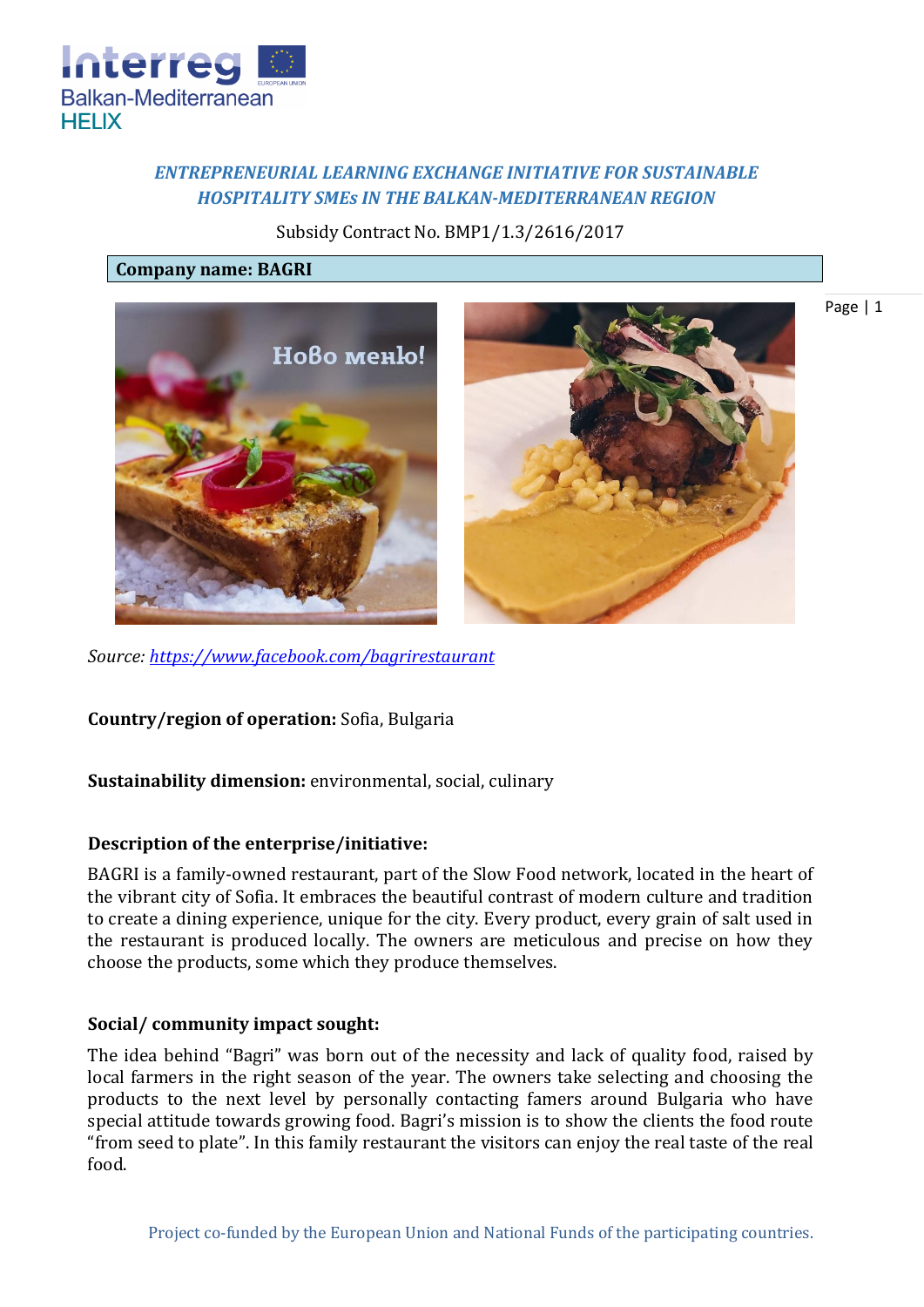

**Stakeholders:** People who want to eat healthy seasonal locally-grown clean food

# **Approach applied:**

the Persin natural park, famous for the abundance of beautiful islands along the Danube Page | 2 The family believe in seasonal, quality and local food. They own a farm which is located in river, and unique biodiversity preserved for decades. The terrain they naturally breed around 200 "Lakon" sheep is called "Troyane" and is a part of the Natura 2000 natural reserve. Except for the sheep which provide the milk and milk products used in the restaurant, the farm contains around 200 acres of vineyard, in transition to biological production, from where they acquire the wonderful varieties "Cabernet Sauvignon" and "Pinot Noir". Striving to offer local and seasonal food the owners also work only with eco and organic farms from all over the country.

### **Innovation applied:**

Bagri is the first seasonal restaurant in Bulgaria, following the principles of good, clean and fair food. The innovation applied is the constantly changing menu offering different dishes according to the season.

### **Social impact and business results achieved:**

The menu of "BAGRI" is better than diverse. It is a mirror image of the fruits of nature. It is constantly changed, according to the season, usually every month and a half. According to the owner, the qualities of seasonal produce make the food not only tasty, but also healthy. As Bagri works with small family farms, the enterprise contributes for the market realization of their products.

#### **Financial situation / sustainability of the business model:**

In general Bagri strives to preserve indigenous breeds, antique varieties and species by giving them a unique culinary look and contributing to their cultivation.

The economic sustainability of the business is ensured by the closed cycle of production and market realization, and the social and environmental sustainability is bolstered by the use of seasonal healthy local and organic products.

**Key success factors:** Innovation, closed cycle of production and realization, contribution to other businesses'' development.

**Challenges and problems:** Even though, the seasonal menu is the distinctive feature of the restaurant it is seen as a challenge since once tried a certain dish, the customers often demand to have it the next time they visit the restaurant.